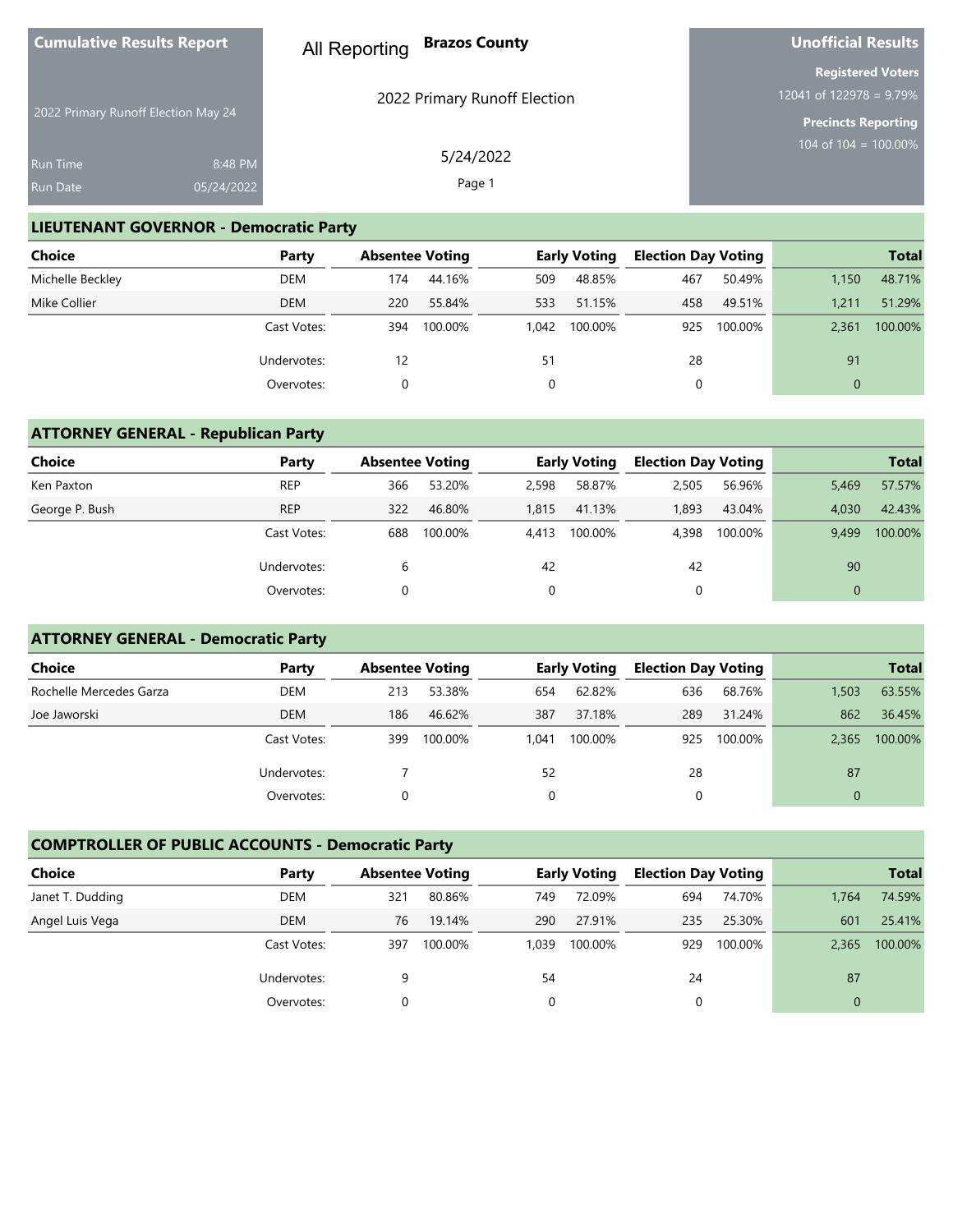| <b>Cumulative Results Report</b>    |            | <b>Brazos County</b>         | <b>Unofficial Results</b>                                                 |
|-------------------------------------|------------|------------------------------|---------------------------------------------------------------------------|
|                                     |            | 2022 Primary Runoff Election | <b>Registered Voters</b><br>12041 of 122978 = $9.79\%$                    |
| 2022 Primary Runoff Election May 24 |            |                              | <b>Precincts Reporting</b><br>$104 \overline{\text{ of } 104} = 100.00\%$ |
| <b>Run Time</b>                     | 8:48 PM    | 5/24/2022                    |                                                                           |
| <b>Run Date</b>                     | 05/24/2022 | Page 2                       |                                                                           |

#### **COMMISSIONER OF THE GENERAL LAND OFFICE - Republican Party**

| Choice          | Party       | <b>Absentee Voting</b> |         |       | <b>Early Voting</b> | <b>Election Day Voting</b> |         |          | <b>Total</b> |
|-----------------|-------------|------------------------|---------|-------|---------------------|----------------------------|---------|----------|--------------|
| Tim Westley     | <b>REP</b>  | 245                    | 39.07%  | 1,302 | 32.02%              | 1,461                      | 36.64%  | 3,008    | 34.65%       |
| Dawn Buckingham | <b>REP</b>  | 382                    | 60.93%  | 2.764 | 67.98%              | 2.526                      | 63.36%  | 5,672    | 65.35%       |
|                 | Cast Votes: | 627                    | 100.00% | 4.066 | 100.00%             | 3,987                      | 100.00% | 8,680    | 100.00%      |
|                 | Undervotes: | 67                     |         | 389   |                     | 453                        |         | 909      |              |
|                 | Overvotes:  |                        |         |       |                     | 0                          |         | $\Omega$ |              |

#### **COMMISSIONER OF THE GENERAL LAND OFFICE - Democratic Party**

| Choice               | Party       | <b>Absentee Voting</b> |         |       | <b>Early Voting</b> | <b>Election Day Voting</b> |         |          | <b>Total</b> |
|----------------------|-------------|------------------------|---------|-------|---------------------|----------------------------|---------|----------|--------------|
| Sandragrace Martinez | <b>DEM</b>  | 171                    | 43.51%  | 519   | 50.49%              | 475                        | 51.91%  | 1.165    | 49.87%       |
| Jay Kleberg          | <b>DEM</b>  | 222                    | 56.49%  | 509   | 49.51%              | 440                        | 48.09%  | 1.171    | 50.13%       |
|                      | Cast Votes: | 393                    | 100.00% | 1.028 | 100.00%             | 915                        | 100.00% | 2.336    | 100.00%      |
|                      | Undervotes: | 13                     |         | 65    |                     | 38                         |         | 116      |              |
|                      | Overvotes:  | 0                      |         |       |                     |                            |         | $\Omega$ |              |

#### **RAILROAD COMMISSIONER - Republican Party**

| Choice          | Party       | <b>Absentee Voting</b> |         |       | <b>Early Voting</b> | <b>Election Day Voting</b> |         |             | <b>Total</b> |
|-----------------|-------------|------------------------|---------|-------|---------------------|----------------------------|---------|-------------|--------------|
| Wayne Christian | <b>REP</b>  | 476                    | 74.03%  | 2,493 | 59.99%              | 2,312                      | 56.23%  | 5,281       | 59.26%       |
| Sarah Stogner   | <b>REP</b>  | 167                    | 25.97%  | 1,663 | 40.01%              | 1,800                      | 43.77%  | 3.630       | 40.74%       |
|                 | Cast Votes: | 643                    | 100.00% | 4.156 | 100.00%             | 4.112                      | 100.00% | 8,911       | 100.00%      |
|                 | Undervotes: | 51                     |         | 299   |                     | 328                        |         | 678         |              |
|                 | Overvotes:  |                        |         | 0     |                     | 0                          |         | $\mathbf 0$ |              |

#### **STATE REPRESENTATIVE, DISTRICT 12 - Republican Party**

| <b>Choice</b> | Party       | <b>Absentee Voting</b> |         |       | <b>Early Voting</b> | <b>Election Day Voting</b> |         |          | <b>Total</b> |
|---------------|-------------|------------------------|---------|-------|---------------------|----------------------------|---------|----------|--------------|
| Kyle Kacal    | <b>REP</b>  | 76                     | 77.55%  | 897   | 67.90%              | 732                        | 66.49%  | 1.705    | 67.66%       |
| Ben Bius      | <b>REP</b>  | 22                     | 22.45%  | 424   | 32.10%              | 369                        | 33.51%  | 815      | 32.34%       |
|               | Cast Votes: | 98                     | 100.00% | 1,321 | 100.00%             | 1.101                      | 100.00% | 2,520    | 100.00%      |
|               | Undervotes: |                        |         | 10    |                     | 11                         |         | 22       |              |
|               | Overvotes:  | 0                      |         |       |                     |                            |         | $\Omega$ |              |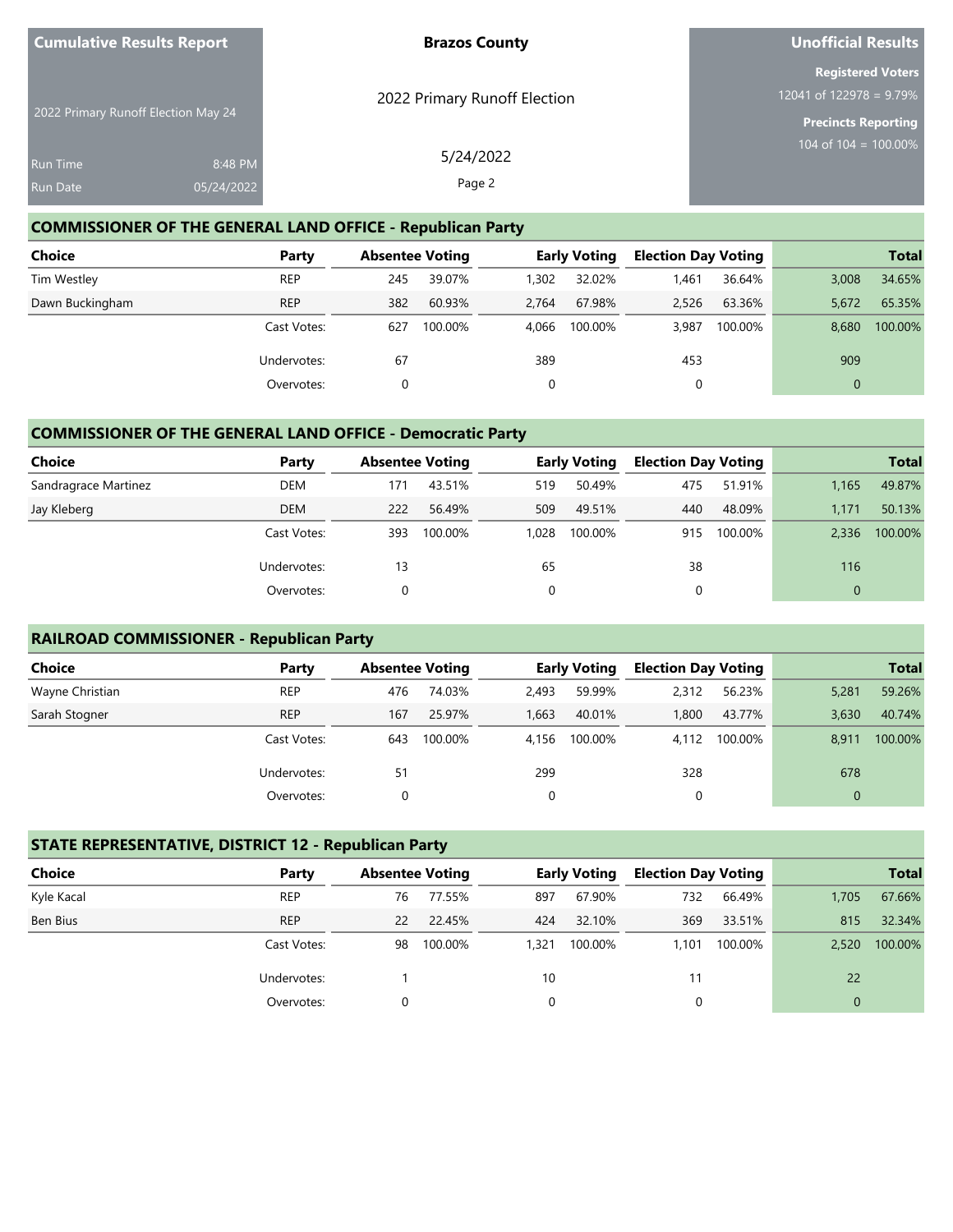| <b>Cumulative Results Report</b>    |                       | <b>Brazos County</b>         | <b>Unofficial Results</b>                                           |
|-------------------------------------|-----------------------|------------------------------|---------------------------------------------------------------------|
| 2022 Primary Runoff Election May 24 |                       | 2022 Primary Runoff Election | <b>Registered Voters</b><br>$12041$ of $122\overline{978} = 9.79\%$ |
| <b>Run Time</b><br><b>Run Date</b>  | 8:48 PM<br>05/24/2022 | 5/24/2022<br>Page 3          | <b>Precincts Reporting</b><br>104 of 104 = $100.00\%$               |

#### **DISTRICT CLERK - Republican Party**

| Choice         | Party       | <b>Absentee Voting</b> |         |       | <b>Early Voting</b> | <b>Election Day Voting</b> |         |          | <b>Total</b> |
|----------------|-------------|------------------------|---------|-------|---------------------|----------------------------|---------|----------|--------------|
| Gabriel Garcia | <b>REP</b>  | 337                    | 50.22%  | 2.613 | 60.19%              | 2,427                      | 56.69%  | 5,377    | 57.86%       |
| Margaret Meece | <b>REP</b>  | 334                    | 49.78%  | 1,728 | 39.81%              | 1.854                      | 43.31%  | 3.916    | 42.14%       |
|                | Cast Votes: | 671                    | 100.00% | 4.341 | 100.00%             | 4,281                      | 100.00% | 9.293    | 100.00%      |
|                | Undervotes: | 23                     |         | 112   |                     | 159                        |         | 294      |              |
|                | Overvotes:  | 0                      |         |       |                     |                            |         | $\Omega$ |              |

### **COUNTY COMMISSIONER, PRECINCT 2 - Republican Party**

| <b>Choice</b>  | Party       | <b>Absentee Voting</b> |         |       | <b>Early Voting</b> | <b>Election Day Voting</b> |         |              | <b>Total</b> |
|----------------|-------------|------------------------|---------|-------|---------------------|----------------------------|---------|--------------|--------------|
| Russ Ford      | <b>REP</b>  | 144                    | 51.61%  | 962   | 48.05%              | 817                        | 46.11%  | 1.923        | 47.45%       |
| Chuck Konderla | <b>REP</b>  | 135                    | 48.39%  | 1.040 | 51.95%              | 955                        | 53.89%  | 2.130        | 52.55%       |
|                | Cast Votes: | 279                    | 100.00% | 2,002 | 100.00%             | 1.772                      | 100.00% | 4.053        | 100.00%      |
|                | Undervotes: | 8                      |         | 36    |                     | 41                         |         | 85           |              |
|                | Overvotes:  |                        |         | 0     |                     | 0                          |         | $\mathbf{0}$ |              |

#### **COUNTY COMMISSIONER, PRECINCT 4 - Democratic Party**

| <b>Choice</b>         | Party       | <b>Absentee Voting</b> |         |     | <b>Early Voting</b> | <b>Election Day Voting</b> |         |          | <b>Total</b> |
|-----------------------|-------------|------------------------|---------|-----|---------------------|----------------------------|---------|----------|--------------|
| Prentiss E Madison Sr | DEM         | 74                     | 59.68%  | 340 | 53.46%              | 144                        | 40.56%  | 558      | 50.04%       |
| Wanda J Watson        | <b>DEM</b>  | 50                     | 40.32%  | 296 | 46.54%              | 211                        | 59.44%  | 557      | 49.96%       |
|                       | Cast Votes: | 124                    | 100.00% | 636 | 100.00%             | 355                        | 100.00% | 1.115    | 100.00%      |
|                       | Undervotes: |                        |         | 10  |                     | 9                          |         | 19       |              |
|                       | Overvotes:  |                        |         |     |                     | 0                          |         | $\Omega$ |              |

#### **JUSTICE OF THE PEACE, PRECINCT 4 - Democratic Party**

| <b>Choice</b>  | Party       | <b>Absentee Voting</b> |         |          | <b>Early Voting</b> | <b>Election Day Voting</b> |         |          | <b>Total</b> |
|----------------|-------------|------------------------|---------|----------|---------------------|----------------------------|---------|----------|--------------|
| Darrell Booker | <b>DEM</b>  | 68                     | 55.28%  | 372      | 58.22%              | 143                        | 39.39%  | 583      | 51.82%       |
| Celina Vasquez | <b>DEM</b>  | 55.                    | 44.72%  | 267      | 41.78%              | 220                        | 60.61%  | 542      | 48.18%       |
|                | Cast Votes: | 123                    | 100.00% | 639      | 100.00%             | 363                        | 100.00% | 1.125    | 100.00%      |
|                | Undervotes: |                        |         |          |                     |                            |         | 9        |              |
|                | Overvotes:  |                        |         | $\Omega$ |                     |                            |         | $\Omega$ |              |